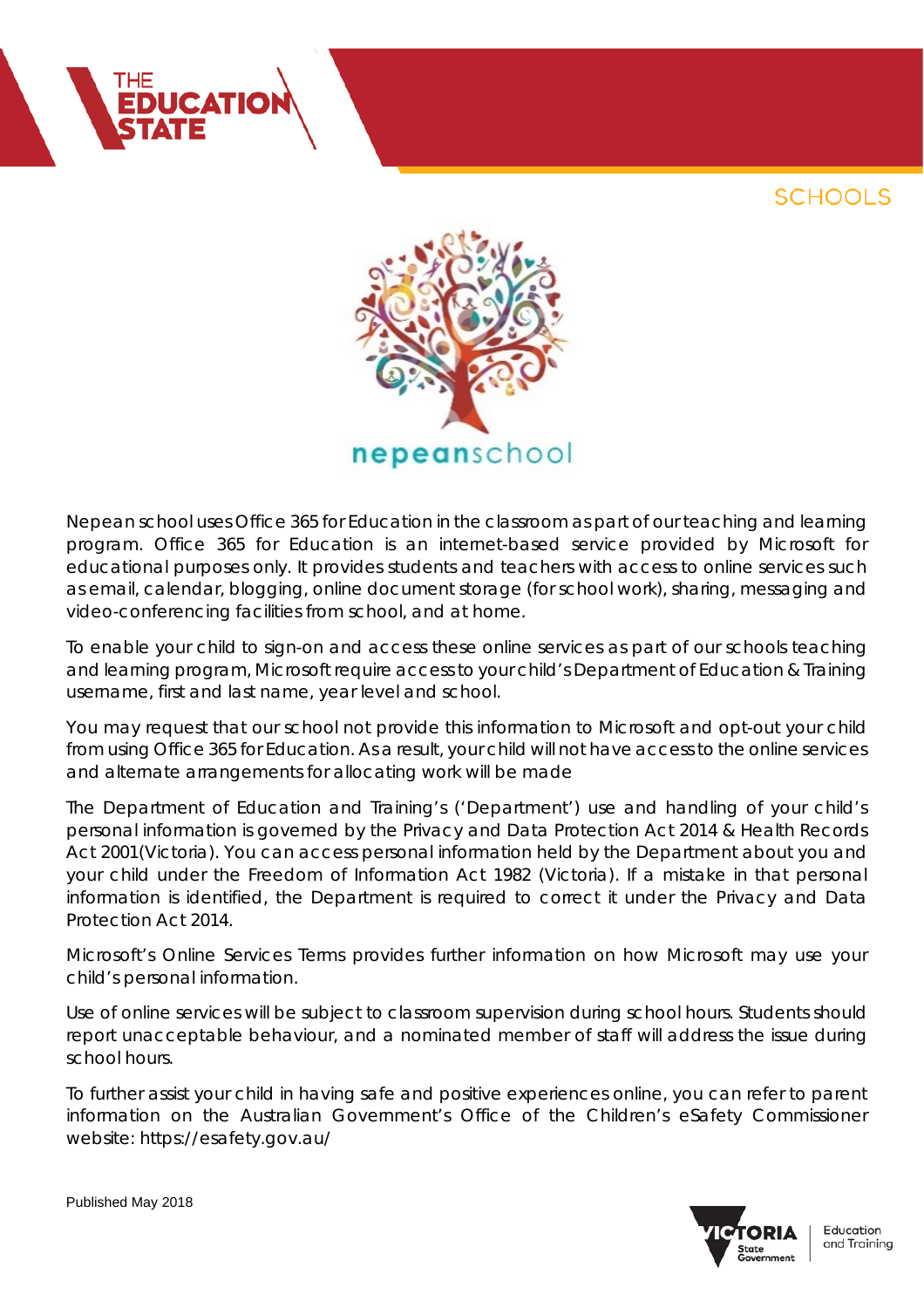In addition, staff at our school have been advised that the use of Office 365 for Education is strictly for teaching and learning material only (e.g. lesson plans and classwork) and staff do not upload your child's personal, sensitive, health; or security classified information into Office 365 for Education.

When using Office 365 for Education, students continue to be responsible for their behaviour as outlined in our school's Students I.C.T Acceptable Use Agreement. The main themes of this agreement are:

• Communicate respectfully;

**EDUCATIO** 

- Protect personal information; and
- Look after yourself and others.

The purpose of this Privacy Information and opt-out form is to set out Privacy Information related to Office 365 for Education, and explain:

- you are able to opt-out your child from using the service at any time by written notification to the school.
- how your child's personal information will be collected, used, disclosed and managed.
- that if the school determines that the personal information, or the online services are no longer required or relevant, the use of the personal information and/or the online services will cease.

Should you wish to opt-out your child from using Office 365 for Education, please complete and return the slip provided at the back of this form. As a result, your child will not have access to the online services and alternate arrangements for allocating work will be made.

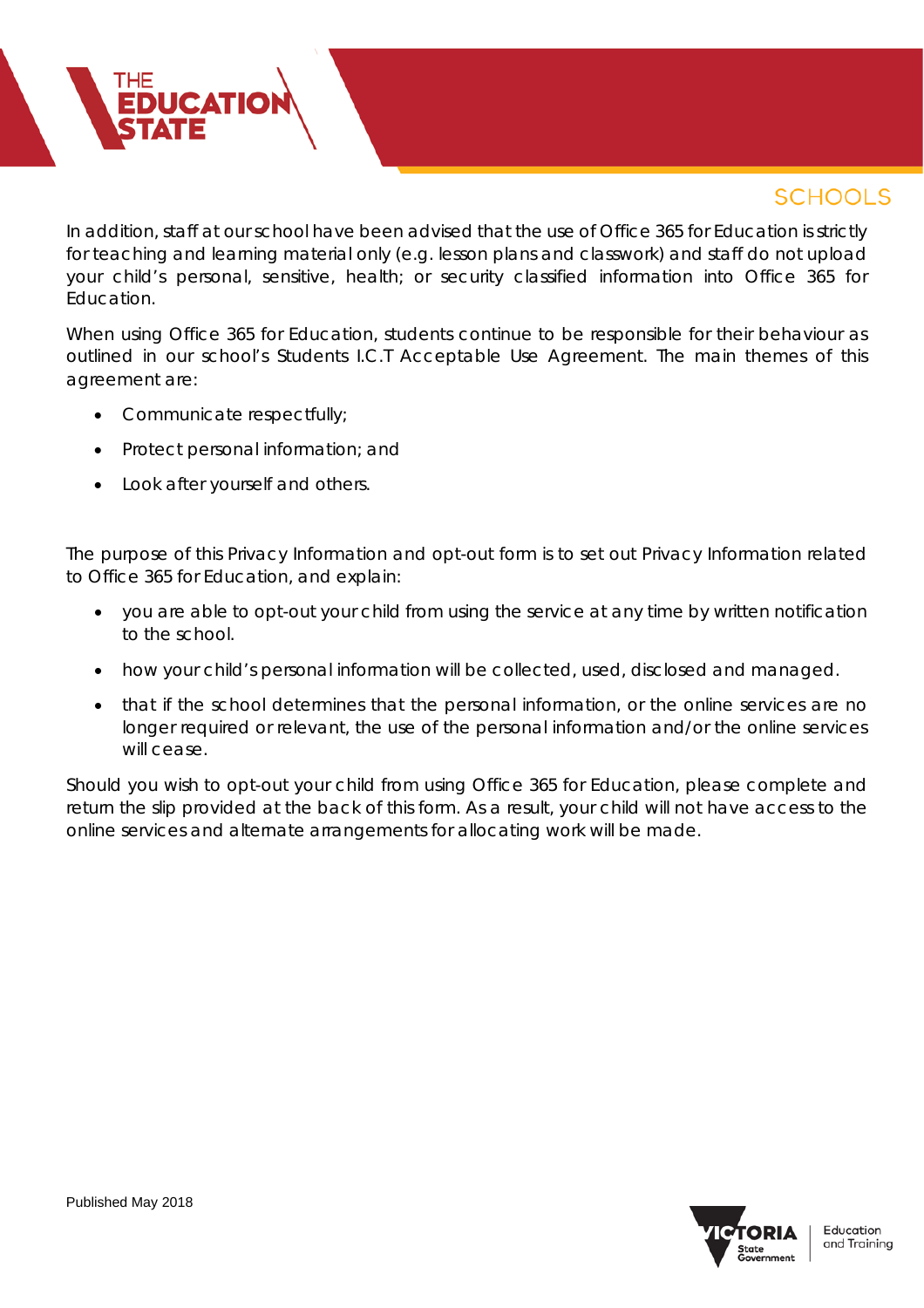

# **Microsoft Office 365 factsheet**

### **What it is**

Office 365 is an internet based service delivered by Microsoft for **educational purposes only**. It provides students with access to email, calendar, blogging, document sharing and video-conferencing facilities from school, and at home.

**EDUCATIO** 

### **What it is not**

Office 365 is **not** for student records. Office 365 is **not** to be used for your child's personal activities and must be used in accordance with his/her school's Acceptable Use Agreement.

### **Protecting student information in Office 365**

Before deciding to use the services, the Department undertook a privacy and security risk assessment and has an arrangement with Microsoft that sets out how information will be protected. The arrangement means that:

- Ownership of user data rests at all times with users, not Microsoft.
- Microsoft will meet stringent international standards widely acknowledged as the benchmark for providers of Online Services.
- Microsoft will demonstrate it has met its user data commitments via annual audit conducted by an independent third party auditor.

| <b>What data is</b><br>collected and<br>where is it<br>stored? | Personal information such as their<br>name and schoolwork may be collected<br>by the system.                                                                                                                                                                                                                           |
|----------------------------------------------------------------|------------------------------------------------------------------------------------------------------------------------------------------------------------------------------------------------------------------------------------------------------------------------------------------------------------------------|
|                                                                | Outside of Australia, Microsoft may hold<br>and support user data in its data centres<br>located around the world.                                                                                                                                                                                                     |
| <b>How is the data</b><br>used?                                | Microsoft will only use information it<br>holds to provide the services to the<br>school. It will not use it for other<br>purposes such as marketing activities or<br>analysing student use of the services.                                                                                                           |
| Is the data<br>secure?                                         | Physical data centre access is restricted<br>to authorised personnel. Microsoft<br>personnel are only able to access user<br>data is extremely limited circumstances<br>and subject to rigorous approval and<br>oversight.                                                                                             |
| When is the data<br>deleted?                                   | Microsoft will remove all user and<br>associated data from its system when<br>the Department removes a user account<br>from the system. If the agreement<br>between the Department and Microsoft<br>ends, Microsoft will provide access to<br>the data for 60* days and after that will<br>delete all the information. |
| <b>How is the data</b><br>disclosed?                           | Microsoft will only disclose information<br>to other parties where needed to<br>provide the services or where required<br>by law.                                                                                                                                                                                      |

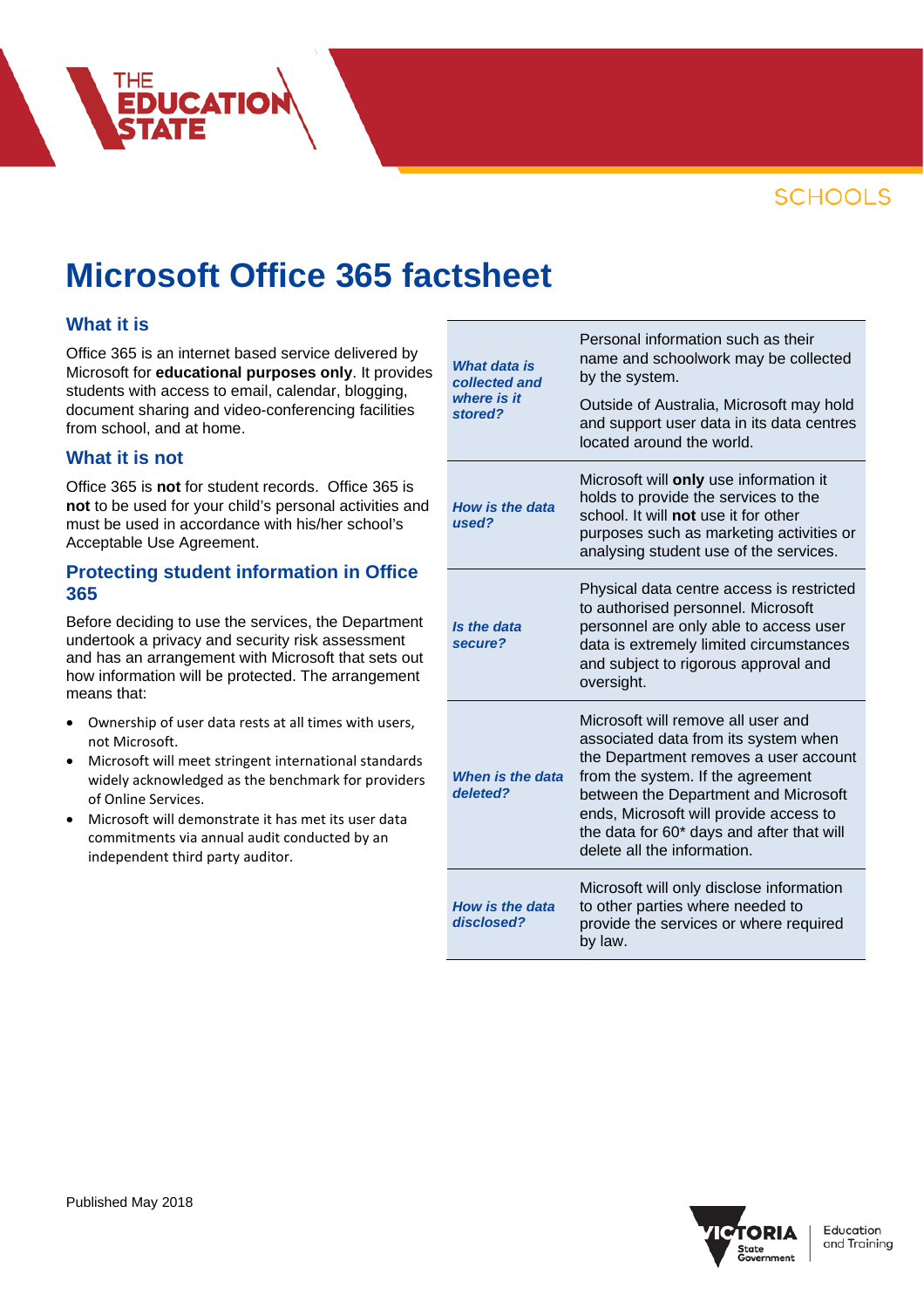



### **Microsoft Office 365 Privacy Information**

### **Microsoft Office 365 Terms and Conditions**

<https://www.microsoft.com/en-us/licensing/product-licensing/products.aspx>

### **Further information on how Microsoft protects privacy:**

[http://office.microsoft.com/en-us/business/office-365-trust-center-cloud-computing-security-FX103030390.aspx.](http://office.microsoft.com/en-us/business/office-365-trust-center-cloud-computing-security-FX103030390.aspx)

#### **Frequently asked questions:**

[http://office.microsoft.com/en-us/business/office-365-trust-center-top-10-trust-tenets-cloud-security-and-privacy-](http://office.microsoft.com/en-us/business/office-365-trust-center-top-10-trust-tenets-cloud-security-and-privacy-FX104029824.aspx)[FX104029824.aspx.](http://office.microsoft.com/en-us/business/office-365-trust-center-top-10-trust-tenets-cloud-security-and-privacy-FX104029824.aspx)

### **Overview of how you can help to make sure that your child can use Office 365 safely:**

*Refer to the attached magnet.*

#### **\*BASED ON MICROSOFT OFFICE 365 TERMS AND CONDITIONS (4 JUNE 2015)**

### **How you can help to make sure that your child can use Office 365 safely**

| How can you make sure that your child can use Office 365 safely?                                                                                                                                                                                                                                                                                                                                                                                                                                                                                                                                                                                                                         |                                                                                                                                                                                                                                                                                                                                                                                                                                                                                                                                                                                                                                                                                        |  |
|------------------------------------------------------------------------------------------------------------------------------------------------------------------------------------------------------------------------------------------------------------------------------------------------------------------------------------------------------------------------------------------------------------------------------------------------------------------------------------------------------------------------------------------------------------------------------------------------------------------------------------------------------------------------------------------|----------------------------------------------------------------------------------------------------------------------------------------------------------------------------------------------------------------------------------------------------------------------------------------------------------------------------------------------------------------------------------------------------------------------------------------------------------------------------------------------------------------------------------------------------------------------------------------------------------------------------------------------------------------------------------------|--|
| Microsoft Office 365 offers your child:<br>Microsoft Exchange: Email, use the<br>calendar and set meetings with anyone<br>with an email address.<br>Lync: Talk online to other students, using<br>instant messages, voice chat and video<br>chat.<br>SharePoint: Access school intranet and<br>class site anywhere anytime.<br><b>OneDrive for Business: Share documents</b><br>with other students and teachers.<br>Microsoft Office: Complete class work and<br>٠<br>assignments using Word, Excel, PowerPoint<br>and OneNote.<br>Yammer: Post pictures, post comments<br>and chat with other students and teachers.<br>Office Video: Post videos to all Victorian<br>school students. | To ensure a safe experience, your child:<br><b>SHOULD NOT</b><br>Make friends with strangers online<br>x<br>Talk about where he/she is or share telephone numbers<br>x.<br>anywhere online<br>Share his/her passwords<br>$\mathbf{x}$<br>x Post, save or share anything about his/her and other people's<br>private information<br>x Bully others online<br>x Put up with cyber-bullying<br><b>SHOULD</b><br>Think before putting anything online<br>✓<br>Use apps for school work only<br>✓<br>Learn that not everything on the Internet is true<br>✓<br>Know what to do if he/she is being bullied<br>✓<br>Learn that information on school apps can be seen by other<br>✓<br>people |  |
| How you can help:<br>B3 Office 365<br>Remind your child of his/her SHOULD and SHOULD NOTs<br>Talk about your child's online activity, just like school and sports<br>Teach your child what other people should not be saying to them                                                                                                                                                                                                                                                                                                                                                                                                                                                     |                                                                                                                                                                                                                                                                                                                                                                                                                                                                                                                                                                                                                                                                                        |  |
| Know who your child interacts with<br>✓<br>✓<br>Supervise your child's access when not at school<br>Make sure your child knows that it is safe to come and talk to you<br>✓<br>Remind your child that all his/her school apps are monitored by teachers and principals<br>✓<br>Contact the school if you suspect that something is wrong                                                                                                                                                                                                                                                                                                                                                 |                                                                                                                                                                                                                                                                                                                                                                                                                                                                                                                                                                                                                                                                                        |  |

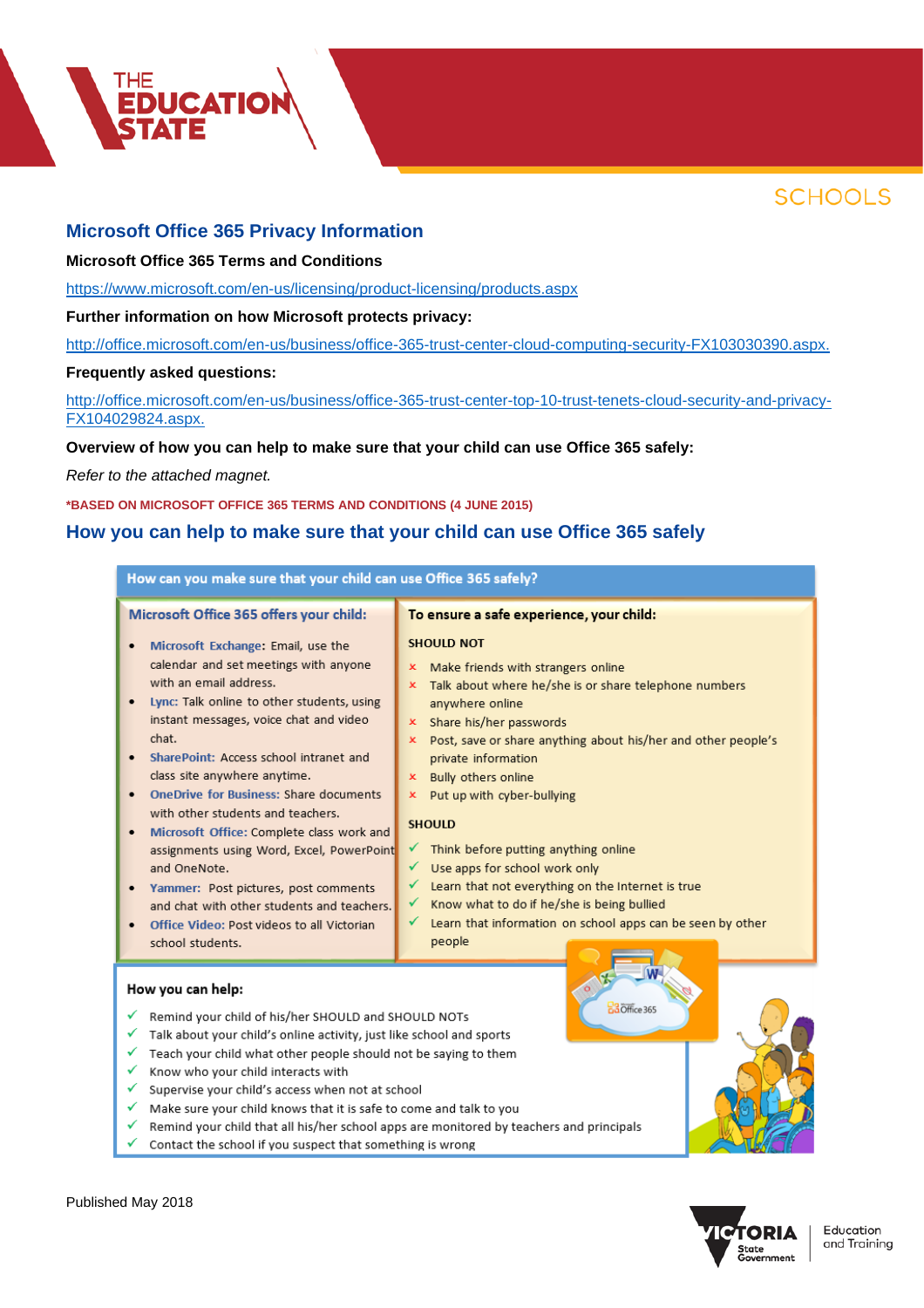# INFORMATION PACK FOR PARENTS

The Department of Education and Training (Department) and your school are using online learning services to support learning and teaching. This pack provides information on one of the online services, Office 365 and advice in relation to its safe and responsible use.



#### **What information needs to be collected?**

**EDUCATION** 

- Name, year level, home group and school.
- Student's Department username and password.



- To control access to the online services.
	- To prevent unauthorised access to student's work.

### **When could this information be accessed by others?**

- By support staff to fix issues.
- Where required by law.
- Never for advertising or marketing purposes.

**Office 365 is an internet based service provided by Microsoft for class activities. It provides students with access to online education services such as:**

- Microsoft Web Apps (Excel, Word, Outlook, PowerPoint, OneNote) **Exchange**
- Flow
- Skype for Business
- Microsoft Teams

Education Edition

- **Sway**
- PowerApps
- School Data Sync Minecraft:
- **OneDrive** • SharePoint
- Forms
- Stream

The online services offered by Microsoft may be updated from time to time, but are only made available to students once they have been reviewed and approved by the Department.

**For more details on Office 365 visit:**

[https://products.office.co](https://products.office.com/en-au/student/office-in-education) [m/en-au/student/office](https://products.office.com/en-au/student/office-in-education)[in-education](https://products.office.com/en-au/student/office-in-education)



### **What information might students store in Office 365?**

**What are the benefits of this service for students?** • Teaches students to be 'digital citizens' through

• Provides access to digital tools for a range of

• Allows students to actively collaborate with their

• Provides digital whiteboard capability in group

the use of an online system.

classroom activities.

class on school work.

- In addition to the information needed to provide access to Office 365 (student's username, password, name, year level, home group and school), student's schoolwork will also be stored in Office 365.
- Students have the ability to store and share any school work related content on the platform, such as photographs, audio, video recordings. They can also add non-classroom related information.
- Student's data is stored in data centers located in in Victoria and New South Wales.